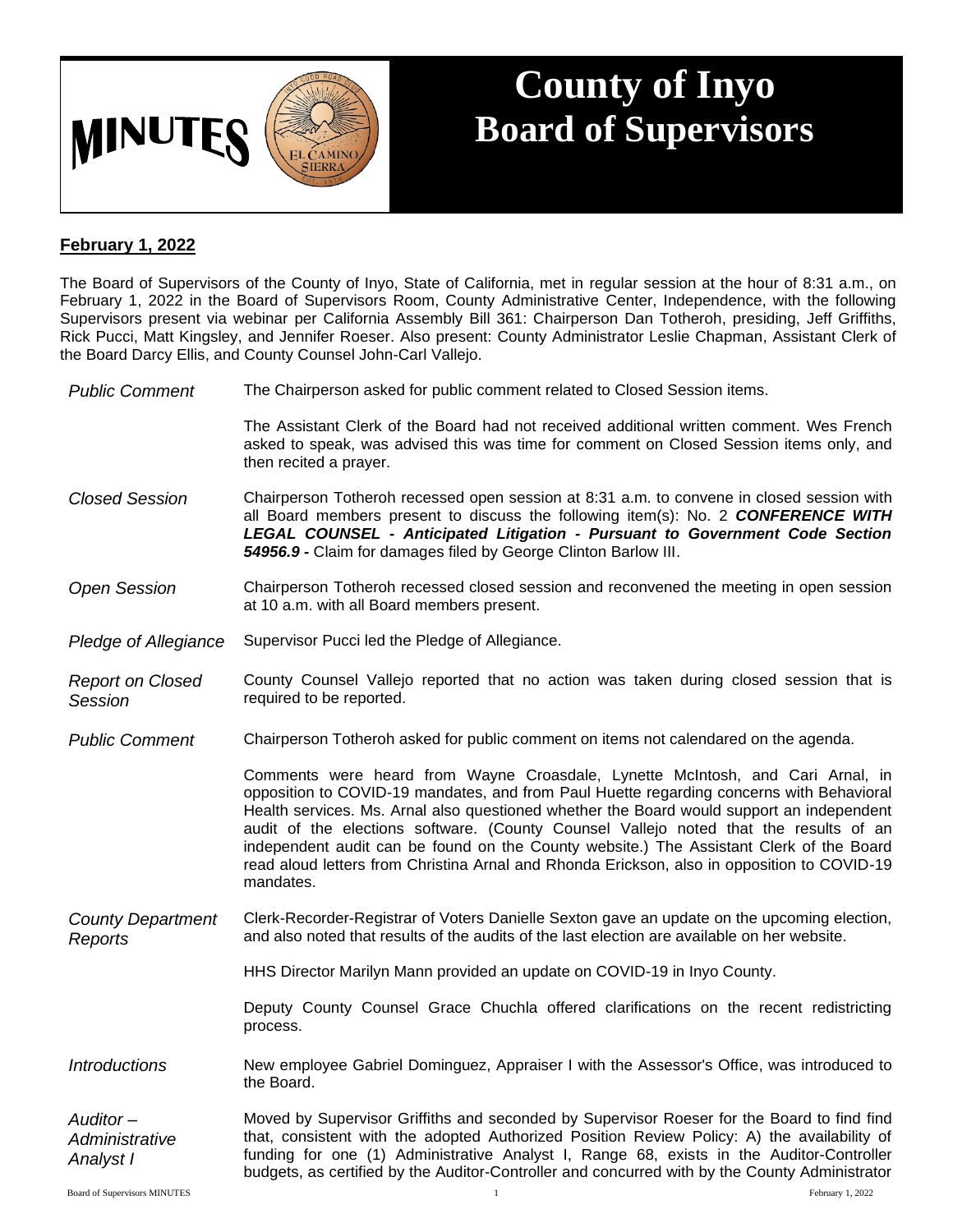|                                                                                                           | qualifications for the positions; C) approve the internal recruitment and hiring of one (1)<br>Administrative Analyst I, Range 68 (\$4,714-\$5,728); and D) authorize the Auditor-Controller to<br>backfill the resulting vacancy. Motion carried unanimously.                                                                                                                                                                                                                                                                                                                                                                                                                                                                                                                                                                                                                                                                                                                                                                                                                                                                                                                                                                                                                                                                                                                                          |
|-----------------------------------------------------------------------------------------------------------|---------------------------------------------------------------------------------------------------------------------------------------------------------------------------------------------------------------------------------------------------------------------------------------------------------------------------------------------------------------------------------------------------------------------------------------------------------------------------------------------------------------------------------------------------------------------------------------------------------------------------------------------------------------------------------------------------------------------------------------------------------------------------------------------------------------------------------------------------------------------------------------------------------------------------------------------------------------------------------------------------------------------------------------------------------------------------------------------------------------------------------------------------------------------------------------------------------------------------------------------------------------------------------------------------------------------------------------------------------------------------------------------------------|
| $H$ HS-<br>Office Clerk III                                                                               | Moved by Supervisor Kingsley and seconded by Supervisor Pucci for the Board to find that,<br>consistent with the adopted Authorized Position Review Policy: A) the availability of funding<br>for one (1) Office Clerk III exists in a non-General Fund budget, as certified by the HHS<br>Director and concurred with by the County Administrator and Auditor-Controller; B) where<br>internal candidates may meet the qualifications for the position, the vacancy could possibly be<br>filled through an internal recruitment, but as a State Merit System position, an open<br>recruitment is more appropriate to ensure qualified applicants apply; and C) approve the<br>hiring of one (1) Office Clerk III at Range 052 (\$3,243 - \$3,940). Motion carried unanimously.                                                                                                                                                                                                                                                                                                                                                                                                                                                                                                                                                                                                                         |
| HHS - Innovations<br>and Grant Manager<br>Position                                                        | Moved by Supervisor Griffiths and seconded by Supervisor Kingsley:<br>A) Change the authorized strength by adding one (1) HHS Innovations and Grant<br>Manager;<br>B) Approve the HHS Innovations and Grant Manager job description;<br>C) Find that, consistent with the adopted Authorized Position Review Policy:<br>1. the availability of funding for one (1) HHS Innovations and Grant Manager exists<br>in more than one non-General Fund budgets as certified by the HHS Director and<br>concurred with by the County Administrator and Auditor-Controller; and<br>where internal candidates may meet the qualifications for the position, the<br>2.<br>vacancy could possibly be filled through an internal recruitment, but an open<br>recruitment is more appropriate to ensure qualified applicants apply;<br>D) Approve the hiring of one (1) HHS Innovations and Grant Manager at Range 80<br>$($6,259-$7,613);$ and<br>E) If an internal candidate is hired as a result of the open recruitment, authorize HHS to<br>backfill resulting vacancy.<br>Motion carried unanimously.                                                                                                                                                                                                                                                                                                          |
| <b>HHS-Behavioral</b><br>$Health-$<br>MHSA/Compliance<br>Manager, Progress<br>House<br>Supervisor/Trainee | Moved by Supervisor Pucci and seconded by Supervisor Griffiths to:<br>Change the authorized strength by deleting one (1) Progress House Manager,<br>A)<br>adding one (1) MHSA/Compliance Manager, and adding one (1) Progress House<br>Supervisor/Trainee;<br>B) Approve the MHSA/Compliance Manager job description and the Progress House<br>Supervisor/Trainee job description;<br>C) Reclassify the current Progress House Manager at Range 78 (\$5,971 - \$7,255) as the<br>MHSA/Compliance Manager at Range 80 (\$6,259 - \$7,613);<br>D) Find that, consistent with the adopted Authorized Position Review Policy:<br>1. the availability of funding for one (1) Progress House Supervisor or one (1)<br>Progress House Supervisor Trainee exists in non-General Fund budgets, as<br>certified by the HHS Director and concurred with by the County Administrator and<br>Auditor-Controller; and<br>2. where internal candidates may meet the qualifications for the position, the<br>vacancy could possibly be filled through an internal recruitment, but an open<br>recruitment is more appropriate to ensure qualified applicants apply; and<br>E) Approve the hiring of one (1) Progress House Supervisor at Range 72 (\$5,180 -<br>\$6,292) or one (1) Progress House Supervisor Trainee at Range 70 (\$4,943 -<br>\$6,012), dependent upon qualifications.<br>Motion carried unanimously. |

and Auditor-Controller; B) the vacancies can be filled by internal candidates meeting the

*HHS-Behavioral Health – Social Worker IV/Psychotherapist* Moved by Supervisor Griffiths and seconded by Supervisor Roeser for the Board to find that, consistent with the adopted Authorized Position Review Policy: A) the availability of funding for one (1) Social Worker IV/Psychotherapist position exists in the non-General Fund Mental Health budget, as certified by the HHS Director and concurred with by the County Administrator and Auditor-Controller; B) where internal candidates may meet the qualifications for the position, the vacancy could possibly be filled through an internal recruitment, but an open recruitment is more appropriate to ensure qualified applicants apply; and C) approve the hiring of one (1) Social Worker IV at Range 73 (\$5,302 - \$6,449) or Psychotherapist at Range 81 (\$6,407 - \$7,792), depending upon qualifications. Motion carried unanimously.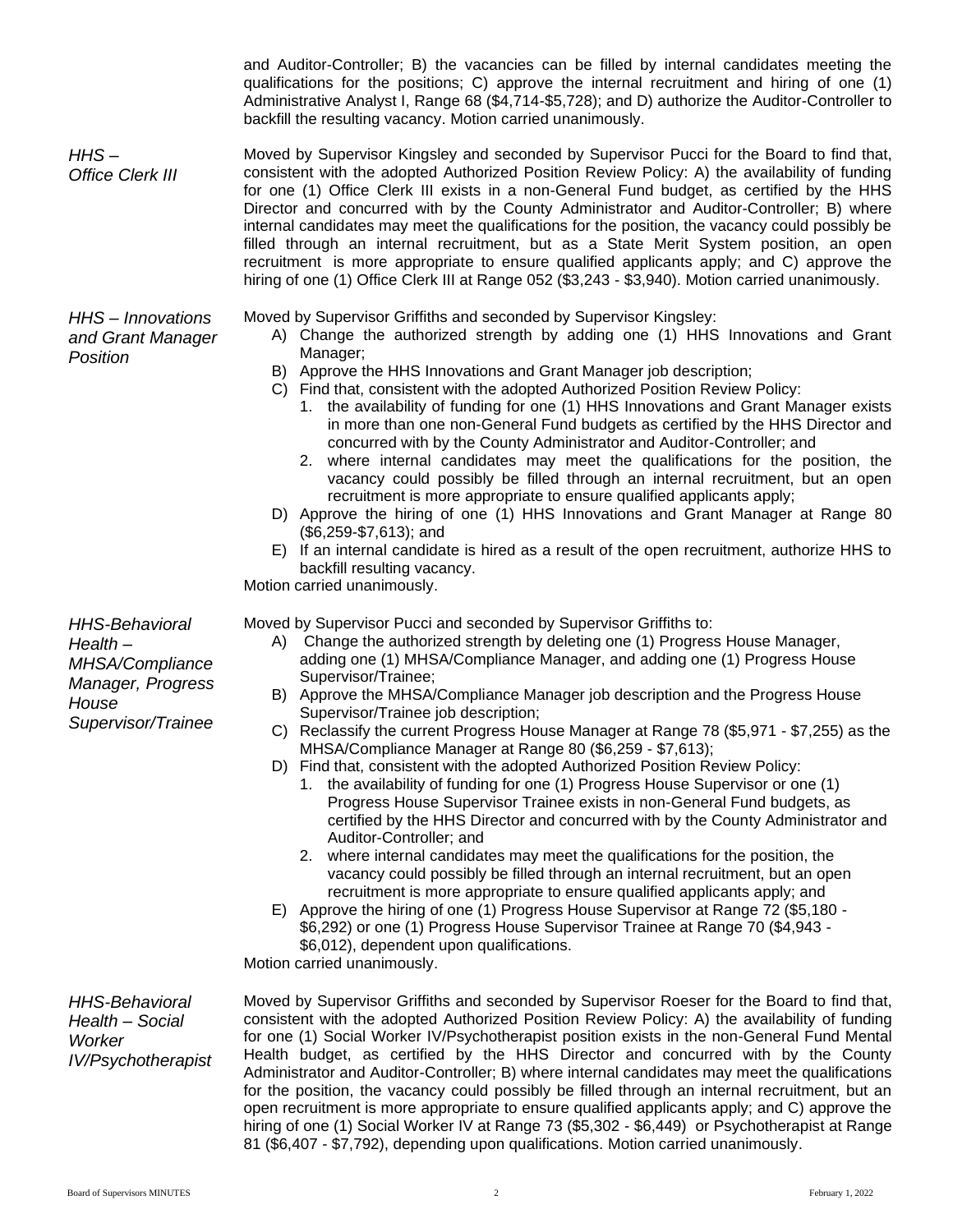| Clerk of the Board-<br><b>Indy Cemetery</b><br><b>District Appointment</b> | Moved by Supervisor Roeser and seconded by Supervisor Kingsley to reappoint Mr. Richard<br>Baker to a four-year term on the Independence Cemetery Board of Trustees, ending January<br>31, 2026. Motion carried unanimously.                                                                                                                                                                                                                                                                                                                                                             |
|----------------------------------------------------------------------------|------------------------------------------------------------------------------------------------------------------------------------------------------------------------------------------------------------------------------------------------------------------------------------------------------------------------------------------------------------------------------------------------------------------------------------------------------------------------------------------------------------------------------------------------------------------------------------------|
| Clerk-Recorder-<br>Registrar of Voters-<br><b>Dominion Payment</b>         | Moved by Supervisor Roeser and seconded by Supervisor Kingsley to approve payment to<br>Dominion Voting Systems in the amount of \$16,134.34 for annual ImageCast Software<br>License Maintenance and Support Fee and Extended Warranty Fee. Motion carried<br>unanimously.                                                                                                                                                                                                                                                                                                              |
| Personnel - Meliora<br><b>Public Safety</b><br><b>Consulting Payment</b>   | Moved by Supervisor Roeser and seconded by Supervisor Kingsley to ratify and approve the<br>payment of \$13,500 to Meliora Public Safety Consulting. Motion carried unanimously. Motion<br>carried unanimously.                                                                                                                                                                                                                                                                                                                                                                          |
| Risk Management-<br><b>Updated IIPP</b>                                    | Moved by Supervisor Roeser and seconded by Supervisor Kingsley to acknowledge and<br>approve updates to the employee safety program titled "Inyo County Injury and Illness<br>Prevention Plan (IIPP)." Motion carried unanimously.                                                                                                                                                                                                                                                                                                                                                       |
| Risk Management-<br><b>Updated CPP</b>                                     | Moved by Supervisor Roeser and seconded by Supervisor Kingsley to acknowledge and<br>approve updates to the employee safety program titled "Inyo County COVID-19 Prevention<br>Plan (CPP)." Motion carried unanimously.                                                                                                                                                                                                                                                                                                                                                                  |
| County<br>Administrator-<br>CalFire Grant<br><b>Support Letter</b>         | The agenda item was pulled from the Consent Agenda at the request of Supervisor Roeser,<br>so that Kay Ogden, President of the 40 Acres Fire Safe Council, could discuss the group's<br>recent and ongoing projects. Moved by Supervisor Kingsley and seconded by Supervisor<br>Roeser to approve and authorize the Chairperson to sign a letter of support for a CalFire-Fire<br>Prevention education grant application which will be submitted by the Whitebark Institute on<br>behalf of the Regional Forest and Fire Capacity Program East Subregion. Motion carried<br>unanimously. |
| Planning - Short-<br><b>Term Rental</b><br>Presentation                    | The Board received a presentation from Planning Director Cathreen Richards and Treasurer-<br>Tax Collector Alisha McMurtrie on the status of Short-Term Rentals in Inyo County.                                                                                                                                                                                                                                                                                                                                                                                                          |
| Clerk of the Board-<br><b>Approval of Minutes</b>                          | Moved by Supervisor Pucci and seconded by Supervisor Griffiths to approve the minutes of<br>the regular Board of Supervisors meetings of January 4 and January 11, 2022. Motion carried<br>unanimously.                                                                                                                                                                                                                                                                                                                                                                                  |
| <b>Public Comment</b>                                                      | The Chairperson asked for public comment on items not calendared on the agenda.                                                                                                                                                                                                                                                                                                                                                                                                                                                                                                          |
|                                                                            | The Assistant Clerk of the Board had not received additional written comment and nobody<br>requested to speak to the Board via the "hand-raising" feature on Zoom.                                                                                                                                                                                                                                                                                                                                                                                                                       |
| <b>Board Member and</b><br><b>Staff Reports</b>                            | Board members reported on meetings they attended or hosted during the preceding week.<br>CAO Chapman reminded the Board that there is no meeting on February 15 because Board<br>members are traveling to the NACo Conference.                                                                                                                                                                                                                                                                                                                                                           |
| Adjournment                                                                | Chairperson Totheroh adjourned the meeting at 12:11 p.m., to 8:30 a.m. Tuesday, February 8,<br>2022 in the County Administrative Center in Independence.                                                                                                                                                                                                                                                                                                                                                                                                                                 |

Chairperson, Inyo County Board of Supervisors